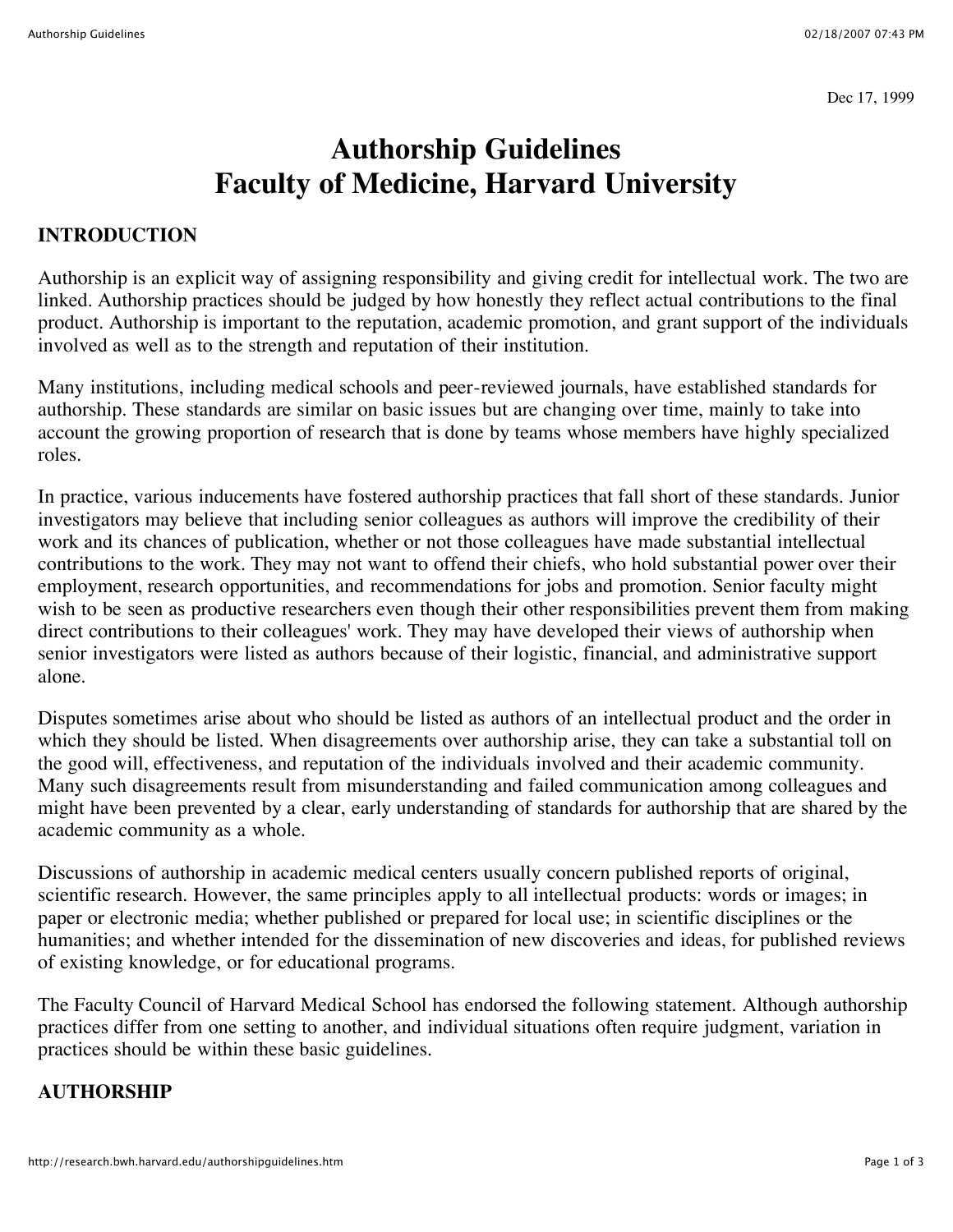- 1. Everyone who is listed as an author should have made a substantial, direct, intellectual contribution to the work. For example (in the case of a research report) they should have contributed to the conception, design, analysis and/or interpretation of data. Honorary or guest authorship is not acceptable. Acquisition of funding and provision of technical services, patients, or materials, while they may be essential to the work, are not in themselves sufficient contributions to justify authorship.
- 2. Everyone who has made substantial intellectual contributions to the work should be an author. Everyone who has made other substantial contributions should be acknowledged.
- 3. When research is done by teams whose members are highly specialized, individual's contributions and responsibility may be limited to specific aspects of the work.
- 4. All authors should participate in writing the manuscript by reviewing drafts and approving the final version.
- 5. One author should take primary responsibility for the work as a whole even if he or she does not have an in-depth understanding of every part of the work.
- 6. This primary author should assure that all authors meet basic standards for authorship and should prepare a concise, written description of their contributions to the work, which has been approved by all authors. This record should remain with the sponsoring department.

## **ORDER OF AUTHORSHIP**

Many different ways of determining order of authorship exist across disciplines, research groups, and countries. Examples of authorship policies include descending order of contribution, placing the person who took the lead in writing the manuscript or doing the research first and the most experienced contributor last, and alphabetical or random order. While the significance of a particular order may be understood in a given setting, order of authorship has no generally agreed upon meaning.

As a result, it is not possible to interpret from order of authorship the respective contributions of individual authors. Promotion committees, granting agencies, readers, and others who seek to understand how individual authors have contributed to the work should not read into order of authorship their own meaning, which may not be shared by the authors themselves.

- 1. The authors should decide the order of authorship together.
- 2. Authors should specify in their manuscript a description of the contributions of each author and how they have assigned the order in which they are listed so that readers can interpret their roles correctly.
- 3. The primary author should prepare a concise, written description of how order of authorship was decided.

### **IMPLEMENTATION**

- 1. Research teams should discuss authorship issues frankly early in the course of their work together.
- 2. Disputes over authorship are best settled at the local level by the authors themselves or the laboratory chief. If local efforts fail, the Faculty of Medicine can assist in resolving grievances through its